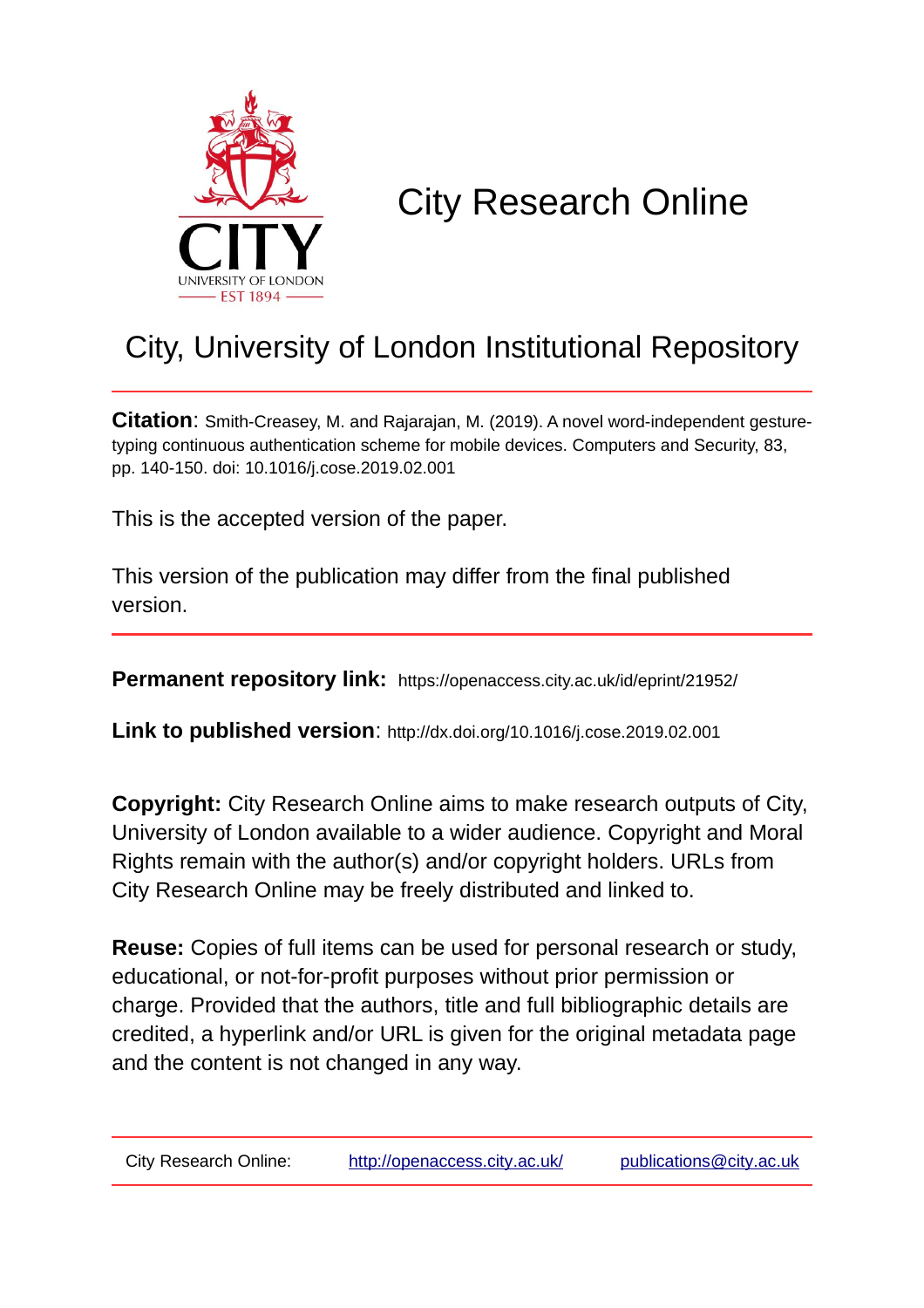# A novel word-agnostic gesture-typing continuous authentication scheme for mobile devices

Max Smith-Creasey, Muttukrishnan Rajarajan

School of Mathematics, Computer Science and Engineering, City, University of London, London, United Kingdom

# Abstract

In this study we produce a new continuous authentication scheme for gesture-typing on mobile devices. Our scheme is the first scheme that authenticates gesture-typing interactions in a word-agnostic format. The scheme relies on groupings of features extracted from the word gesture after it has been reduced to parts common to all gestures. We show that movement sensors are also important in differentiating between users. We describe the feature extraction processes and analyse our proposed feature set. The unique process of our authentication scheme is presented and described. We collect our own gesture typing dataset including data collected during sitting, standing and walking activities for realism. We test our features against state-of-the-art touch-screen interaction features and compare feature extraction times on real mobile devices. Our scheme authenticates users with an equal error rate of 3.58% for a single word-gesture. The equal error rate is reduced to 0.81% when 3 word-gestures are used to authenticate.

Keywords: continuous authentication, gesture-typing, biometrics, mobile security

# 1. Introduction

Mobile devices are one of the most popular technologies in the world. Until recently, authentication techniques used on mobile devices were based on a token of what the user knows, such as a PIN, password or gesture pattern. However, attacks to bypass the tokens (e.g.: via smudge attacks [3]) have been developed and weakened such approaches.

Most devices now implement a physiological biometric such as fingerprint scanning to authenticate the user. Nevertheless, such biometrics can be captured and replayed to gain device access [6]. Furthermore, a problem with all of these techniques is that they provide one-time authentication. Once a user has authenticated themselves the device makes no more authentication attempts and leaves the device open to impostor use.

To combat the weaknesses with the discussed authentication methods, researchers have developed continuous authentication (or active authentication) techniques. Such techniques continuously collect biometric data to build a profile of the user. Future samples of data from the device can be compared to this profile to produce a confidence score such that a decision may be made to permit access to the device.

Many schemes have been proposed to continuously authenticate users based on biometrics such as touch gestures [11], facial features [9] and combinations of different

Preprint submitted to Elsevier Supersection of the Second Supersection of the Second Supersection of the Second Supersection of the Second Supersection of the Second Supersection of the Second Supersection of the Second Su

biometrics [26]. However, one of the most popular methods is to continuously authenticate is to use keyboard interactions [12]. Such studies use keystrokes because they occur frequently and stem from an existing body of similar PC-based schemes [4]. Whist there has been considerable research into keystroke analysis, there has been no extensive investigation into authenticating gesture typing interactions.

Gesture typing provides users an alternative way to input text via an on-screen keyboard by swiping their finger across letters to form a word. We find that, despite gesture typing existing on most mobile devices, there is no stateof-the-art continuous authentication scheme to ensure the user is genuine. The research in this area is currently minimal and lacks real-world practicality, e.g.: by requiring the scheme to be trained on a word before it can be authenticated [5]. In [23] the authors investigate gesture-typing but focus on word identification rather than providing an authentication scheme.

The main focus of this paper is to address the need we have identified for a scheme that robustly continuously authenticates gesture typing behaviour. We hypothesize that a novel set of features customised for gesture-typing can be extracted from word-gestures to identify users in a wordagnostic manner. We posit that this can yield better results than current state-of-the-art features. In addition to touch-features we also investigate features extracted from the movement sensor readings of the mobile device during gesture typing. Our investigation also considers different user activities during which gesture typing may be performed. Therefore, our contributions are threefold:

Email addresses: max.smith-creasey@city.ac.uk (Max Smith-Creasey), r.muttukrishnan@city.ac.uk (Muttukrishnan Rajarajan)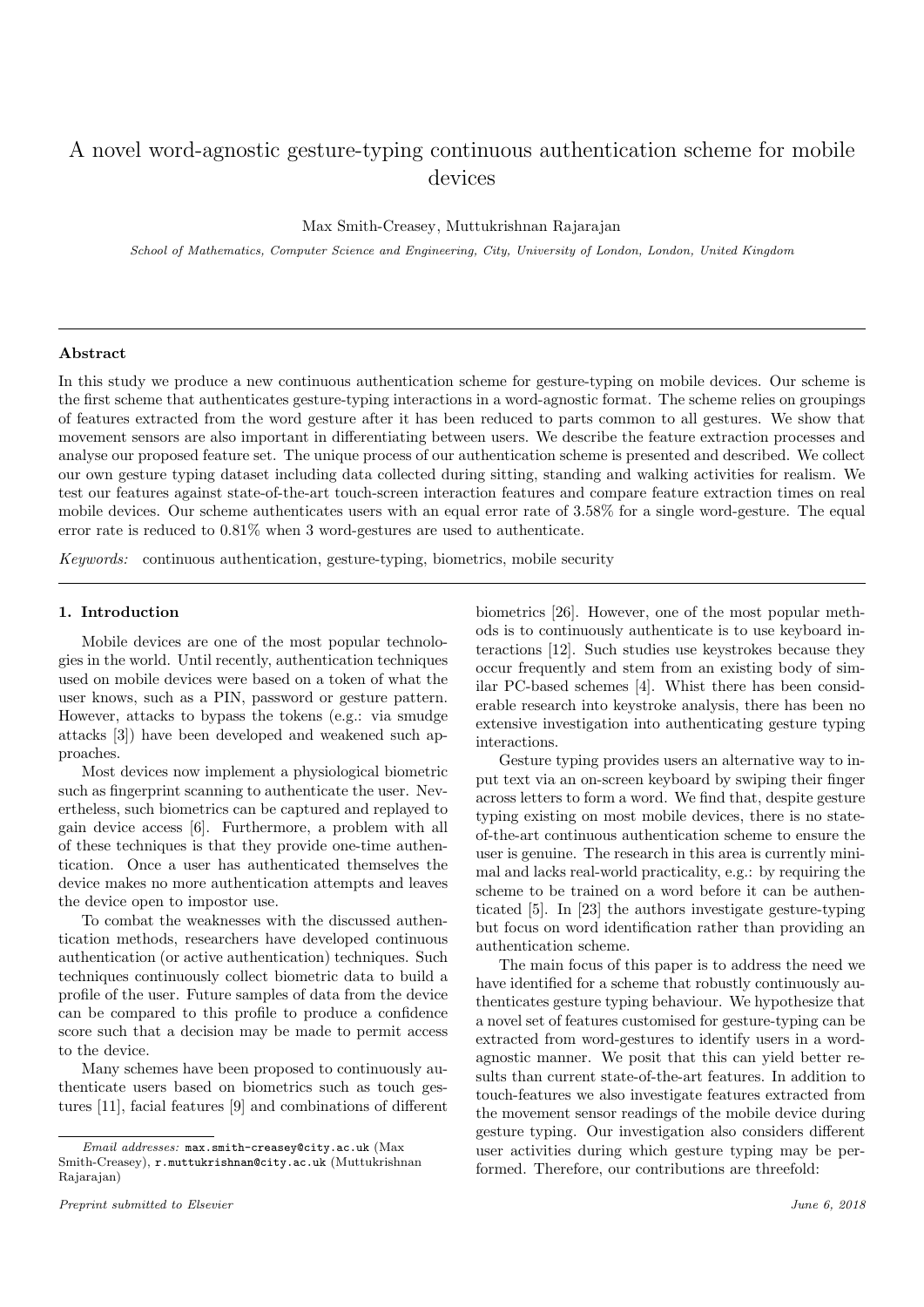- A novel continuous authentication scheme that authenticates gesture-typing interactions. Unlike other schemes, we show that our scheme is word-agnostic and authenticates based on features only.
- We present a new feature set for gesture-typing interactions that incorporates unique aspects of gesturetyping such as redirections and pauses. We show our feature set better authenticates users compared to state-of-the-art features. We also show computational time requirements on real mobile devices.
- We test the effect of using gesture-typing data collected during three activities (sitting, standing and walking). We show and discuss the impact of activity on the different feature groups.

The remainder of this paper is organized as follows. Section 2 explores the work related to our scheme and describes the limitations of the research thus far. Section 3 presents the general concept and unique architecture for our scheme and describes the new dataset we have produced. Section 4 describes the novel feature groupings we create and use within our scheme. Section 5 discusses the experiments and results from our scheme to show its effectiveness. Section 6 concludes the research and discusses the potential future work that may be derived from our scheme.

# 2. Related Work

One of the most popular ways to continuously authenticate users on mobile devices is via keyboard interactions. Early research into the feasibility of using keyboard interactions was realised in [7]. The authors harnessed keystroke latency and hold-time characteristics to differentiate users. Their approach achieved equal error rates (EER) of 12.8%.

In [12] the authors present a sensor enhanced scheme using accelerometer and gyroscope sensor collected during keystrokes. The use of movement sensor data improved authentication accuracy. However, the scheme is limited in that it only authenticates known words (e.g.: passwords) and is therefore not continuous. In [24] the authors present a scheme for keystroke and tap based continuous authentication. Their scheme identified a unique set of features also based on accelerometer and gyroscope data. Their scheme produces an EER of 7.16%. The researchers in [8] collect touch-gesture features and accelerometer data during different activities (e.g.: sitting). The authors found accuracy increased when the training data and test data were from the same activity scenario. Accelerometers and gyroscope readings are used in [12] to aid fixed-text password authentication. Whilst based on keystroke dynamics, none of these schemes address gesture typing.

Researchers in [11] provide one of the first sets of generalised touch-gesture features for continuous authentica-

tion. They achieve EERs of 0-4% depending on the scenario but are tailored for swipe gestures, not the nuances of gesture typing. Similarly, in [20] a touch-gesture continuous authentication scheme is produced but limited to swipe-based gestures. In [2] and [1], touch-gestures are used to authenticate but gestures are limited to swipes in a non-continuous architecture. Authors of [10] benchmark their touch-gesture authentication scheme against the state-of-the-art by using multiple touch-gesture datasets. The focus of the study is on swipe gestures and uses features derived from earlier studies that are not tailored to gesture typing. Research into touch-gestures has focused largely on taps, keystrokes and swipes [27], indicating that gesture-typing has not be as comprehensively considered.

The first study to analyse gesture typing interactions as a biometric for continuous authentication was [5]. The study collected gesture typing data from 16 volunteers. Features derived from the well-known touch features proposed in [11] were extracted from sub-gestures within the word gestures. The study achieves good results when considering multiple words but suffers from instability for single words. The system trains Support Vector Machine (SVM) classifiers for each word. The real-world practicality of this is limited as it requires the system to know how the user performs each word-gesture prior to authentication.

Researchers in [23] evaluate the use of screen interrupts (context-switches) that occur within the Android OS during gesture typing. They find that pauses in typing gestures can be identified via the interrupt frequency. This information is shown to enable words and sentences to be recognised. The study also showed that authors of sentences could be identified given the interrupt signal. The work, however, was not intended to address continuous authentication and therefore is limited in this context.

We analyse the characteristics of the related work in Table 1. Primarily, the works are analysed in terms of whether they continuously authenticate, are applicable to gesture typing and whether they analyse the impact of user activity on the scheme. Furthermore, the areas of interest that features are derived and extracted from are also noted. From the analysed related work we find few feasible studies authenticating gesture-typing interactions as part of a robust continuous authentication scheme.

## 3. Proposed Approach

In this section we describe the practical reasoning and theoretical justification for our architecture, data collection process, feature extraction and verification processes.

# 3.1. General Idea

Our scheme builds on the observation that different words will be associated with different word-gestures. An example of this can be seen in Figure 1. The diverse differences in word-gestures for different words make them difficult to compare. Because we endeavour for our scheme to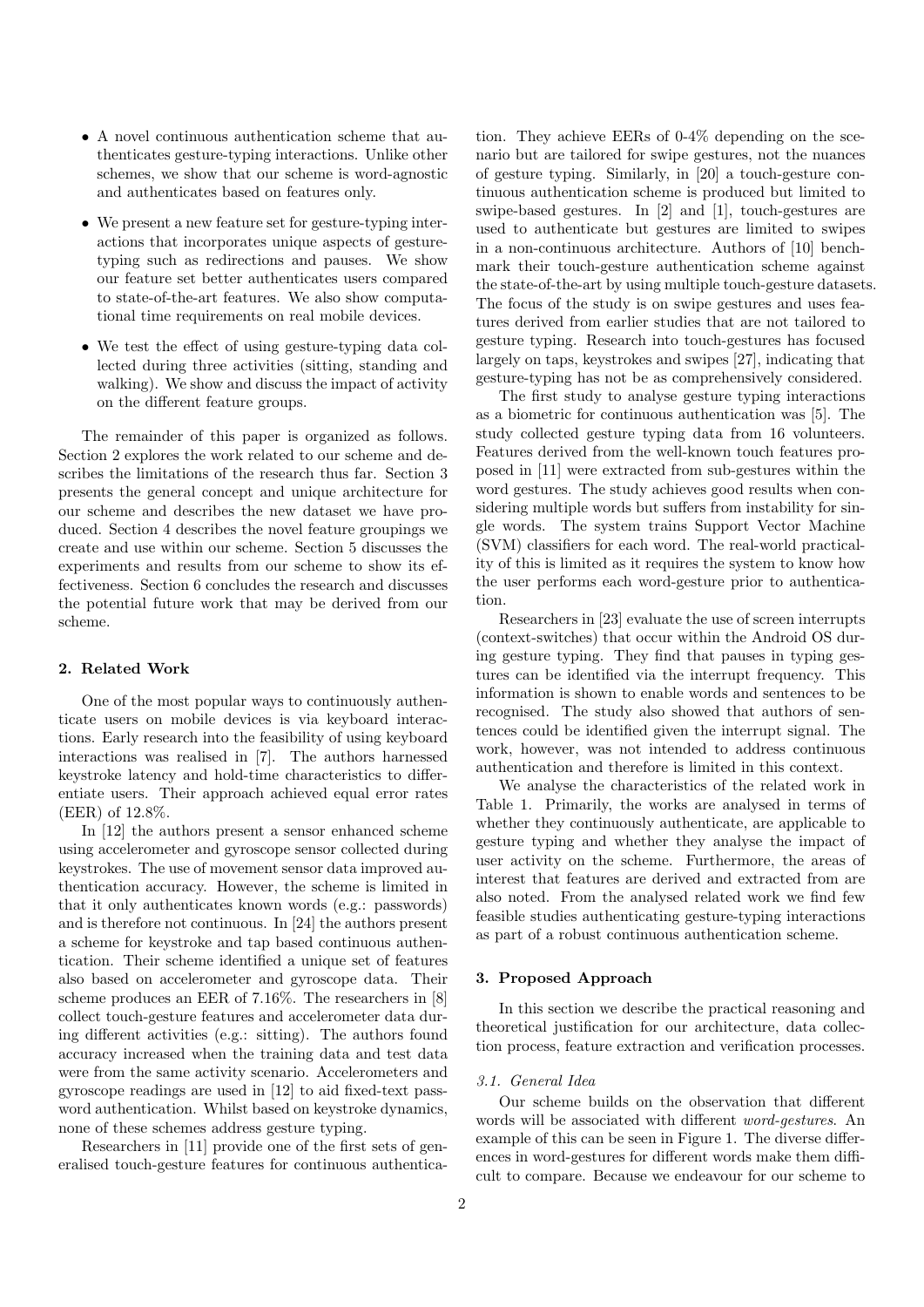|       |                             | Gesture | Cont. | Activity | Feature Grouping  |                   |          |       |        |       |
|-------|-----------------------------|---------|-------|----------|-------------------|-------------------|----------|-------|--------|-------|
|       |                             | Typing  | Auth. | Analysis | Whole-<br>gesture | $Sub-$<br>gesture | Redirect | Pause | Accel. | Gyro. |
|       | Frank, et al. $[11]$        |         |       |          |                   |                   |          |       |        |       |
|       | Burgbacher and Hinrichs [5] |         |       |          |                   |                   |          |       |        |       |
|       | Simon, et al. [23]          |         |       |          |                   |                   |          |       |        |       |
|       | Antal and Szabo [2]         |         |       |          |                   |                   |          |       |        |       |
|       | Alpar and Krejcar [1]       |         |       |          |                   |                   |          |       |        |       |
|       | Mondal and Bours [20]       |         |       |          |                   |                   |          |       |        |       |
| Study | Fierrez, et al. [10]        |         |       |          |                   |                   |          |       |        |       |
|       | Kumar, et al. [19]          |         |       |          |                   |                   |          |       |        |       |
|       | Jain and Kanhangad [15]     |         |       |          |                   |                   |          |       |        |       |
|       | Sitova, et al. $[24]$       |         |       |          |                   |                   |          |       |        |       |
|       | Giuffrida, et al. [12]      |         |       |          |                   |                   |          |       |        |       |
|       | Crawford and Ahmadzadeh [8] |         |       |          |                   |                   |          |       |        |       |
|       | This work                   |         |       |          |                   |                   |          |       |        |       |

Table 1: This table shows the characteristics and considered feature groupings used in other studies employing touch-interaction dynamics. Our work considers a wider variety of features applicable to gesture typing.

be word-agnostic (such that we do not require a classifier for each word) we work on reducing each word-gesture to generalised features that can be compared across words.

In our scheme, when touch data is obtained from a word-gesture the gesture is processed to provide regions of interest for feature extraction. Points of redirection or pause are first identified in the gesture trajectory. The whole-gesture is then split the word into sub-gestures (similar to [5]) based on these points of redirection and pause positions. The resulting sub-gestures are typically smooth trajectories between letters.

The scheme also collects data from the accelerometer and gyroscope sensors. Data is recorded from each of the sensors during the gesture-typing interaction. We also record a set period before and after the interaction such that resistance and stability features identified in [24] may also be employed. We note that for battery preservation the movement sensors are only recorded when the keyboard is active.

Our scheme extracts features from the different identified areas of interest as feature groupings. This results in six feature groupings, namely (1) whole-gesture (2) subgesture  $(3)$  redirection  $(4)$  pause  $(5)$  accelerometer  $(6)$  gyroscope. These feature groupings and the extraction processes are discussed in more detail in Section 4.

A classifier is trained for each feature grouping based on data collected from the users. When a new wordgesture is entered into the device the features extracted for each feature group are classified by the relevant classifier. Each classifier outputs a score for the confidence it has that the user is genuine. Score fusion techniques are applied to the scores to combine the scores into a single score that can then be compared to a threshold.

If a feature grouping produces no score (e.g.: if a wordgesture contains no redirection) we use a missing data imputation technique in which we average the neighbouring scores to produce a simulated score. In cases where a feature grouping produces multiple scores (e.g.: multiple redirections) we average the scores.



Figure 1: The coordinates captured as a user uses gesture typing to enter the words (a) "hello", (b) "ask" and (c) "is" onto the device. We note the diverse nature of gestures for different words.

# 3.2. Dataset

In this section we describe the custom gesture typing dataset we use in this study. We explain the data collection process and the type of data that is collected.

#### 3.2.1. Data Capture

Because there is no publicly available gesture-typing dataset, we collect our own dataset. We design a custom data collection application for Android mobile devices. We build a mechanism that collects touch data as the user performs gesture-typing on the Android keyboard. Our application also records sensor readings from the accelerometer and gyroscope sensors every 20ms. We use a collection period of 20ms as it was shown in [24] that this sampling rate yields accuracy and efficiency. Data collected is written to local device storage.

We collected data from 20 volunteers. All volunteers were familiar with the concept of gesture typing and no constraints (other than to perform an activity) were placed on volunteers. Volunteers were provided a Nexus 4 device with our application on. Each volunteer participates in three activities: sitting, standing and walking. During each activity we ask the user to type words of their choice until they reach 100 words (our application informs them of this). To account for potential bias of data collected from one session we require each volunteer perform three sessions for each activity, resulting in 3 sessions for each of the 3 usage activities. In total each user typed approx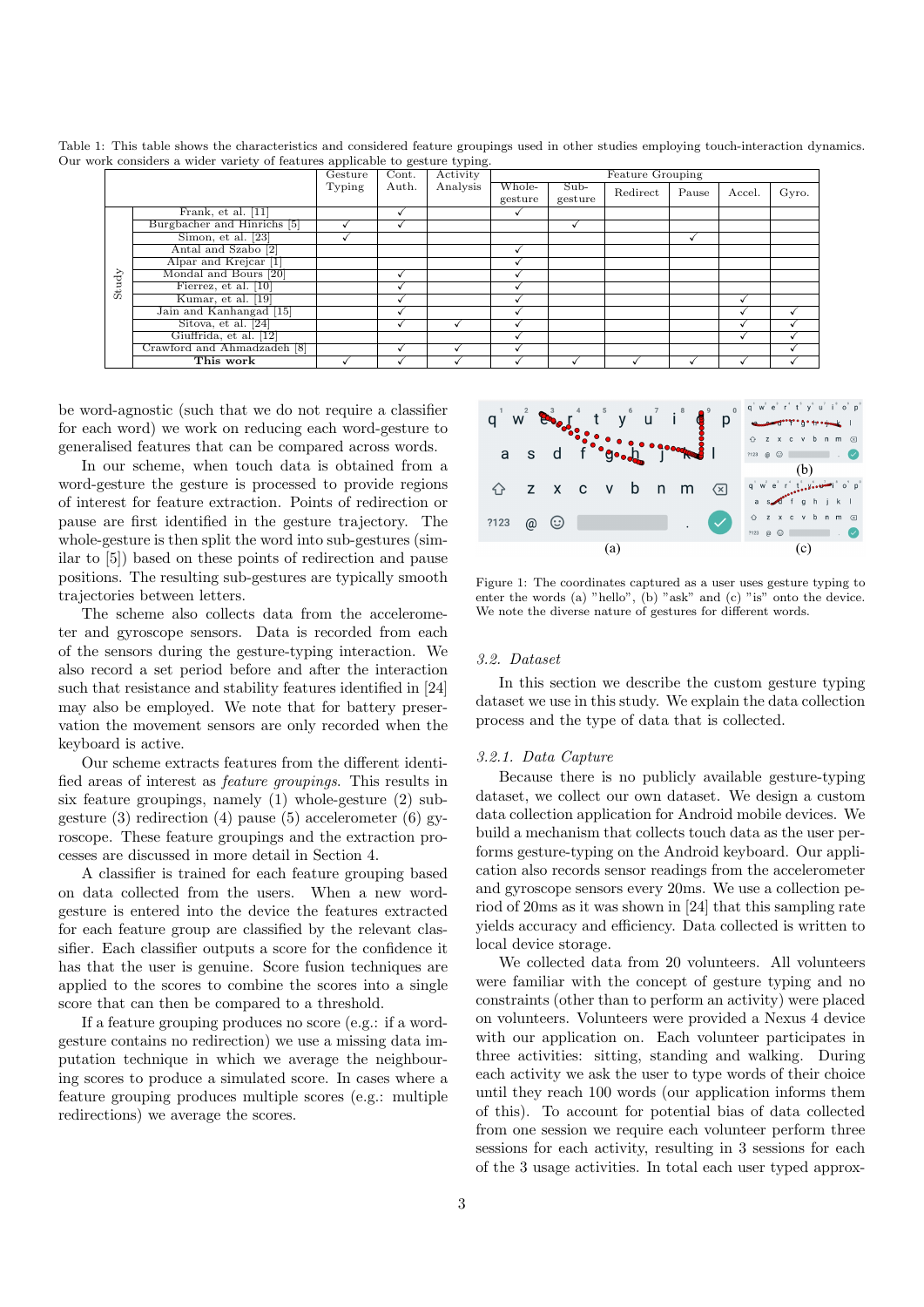imately 900 words. Our dataset contains approximately 18,000 words.

# 3.2.2. Data Description

Our application stores the data collected in a raw form before pre-processing, feature extraction and scaling. Here, we briefly describe the data from each modality collected.

The data collected for a gesture-typing pattern is a collection of touch points containing the  $x$  and  $y$  coordinates of a point in the gesture pattern, the pressure at that point, the area the finger covers and the timestamp. Each time the finger moves on the screen a new touch point is recorded with this information.

Data samples from the accelerometer and gyroscope comprise of a tri-axis vector  $\{x, y, z\}$  coupled with a timestamp. The accelerometer measures acceleration of the device in the x (lateral), y (longitudinal), and z (vertical) axes. The gyroscope measures orientation as  $x$  (pitch),  $y$ (roll) and (azimuth) z.

# 3.3. Classification

Our experiments test the proposed framework with three different types of classifiers. We use Logistic Regression (LR), Naive Bayes (NB) and Random Forest (RF) classifiers in our study. We use these classifiers because they have been successfully tested on touch gesture features before in [22] and [25]. Furthermore, they are easily available in the Weka machine learning library [13].

# 3.4. Normalisation

Often in systems with multiple classifiers for different types of biometrics or features, the scores produced are not homogeneous. They therefore do not necessarily map to the same score domain. We note that although our classifiers provide outputs in the range [0, 1] it is possible that scores occupy different ranges within this range. We therefore evaluate the following normalisation techniques:

• tanh-estimator: Given by the following where  $\mu_G$ and  $\sigma_G$  are the mean and standard deviations of genuine scores.

$$
s_i^{'} = \frac{1}{2} \left\{ \tanh(0.01 \times (\frac{scr_i - \mu_G}{\sigma_G})) + 1 \right\} \tag{1}
$$

• min-max: Converting a score  $s_i$  to a normalised score  $s_i'$  using the maximum and minimum scores is given by.

> $s_i' = \frac{s_i - \mu}{\sigma}$ σ

$$
s_i' = \frac{s_i - min}{max - min} \tag{2}
$$

#### 3.5. Biometric Fusion

Using data from each feature grouping to make a decision requires fusion such that a score representative of all feature groupings can be obtained. There are multiple techniques for fusing biometric data [21]. The techniques are at the (a) feature level at which features are fused (e.g.: into a single vector) (b) score level at which scores of multiple classifiers are combined (c) decision level at which decisions from each classifier is used to form a decision (e.g.: majority voting).

This study experiments with score-level information fusion. Score level fusion is the most common form of biometric fusion [14]. We choose this technique because of its proven successful application in previous biometric studies [16]. There are several techniques for combining classifier scores [18], in this study we explore the following (where  $s_i$  is a score from a classifier i):

• Sum Rule: The sum rule is total of all scores from all classifiers.

$$
score = \sum_{i=1}^{n} s_i \tag{4}
$$

• Product Rule: In the product rule all scores are multiplied together.

$$
score = \prod_{i=1}^{n} s_i \tag{5}
$$

• Minimum Rule: The minimum rule is the minimum score of all of the scores.

$$
score = min(s_1, s_2, s_3, ..., s_n)
$$
 (6)

• Maximum Rule: The maximum rule is the maximum score of all of the scores.

$$
score = max(s_1, s_2, s_3, ..., s_n)
$$
 (7)

## 3.6. Feature Evaluation Methods

We find the correlation between the features via Pearson's correlation coefficient. This coefficient,  $r$ , is given for features  $x$  and  $y$  when we have  $n$  samples of each by the Equation in 8. We note  $\bar{x}$  and  $\sigma_x$  are the mean and standard deviation of  $x$ , respectively.

$$
r = r_{xy} = \frac{1}{n-1} \sum_{i=1}^{n} \left( \frac{x_i - \bar{x}}{\sigma_x} \right) \left( \frac{y_i - \bar{y}}{\sigma_y} \right)
$$
(8)

• **z-score**: The z-score normalisation technique is equated correlation between features x and y. by the following equation. The closer the score of r to -1 or 1, the higher the

(3)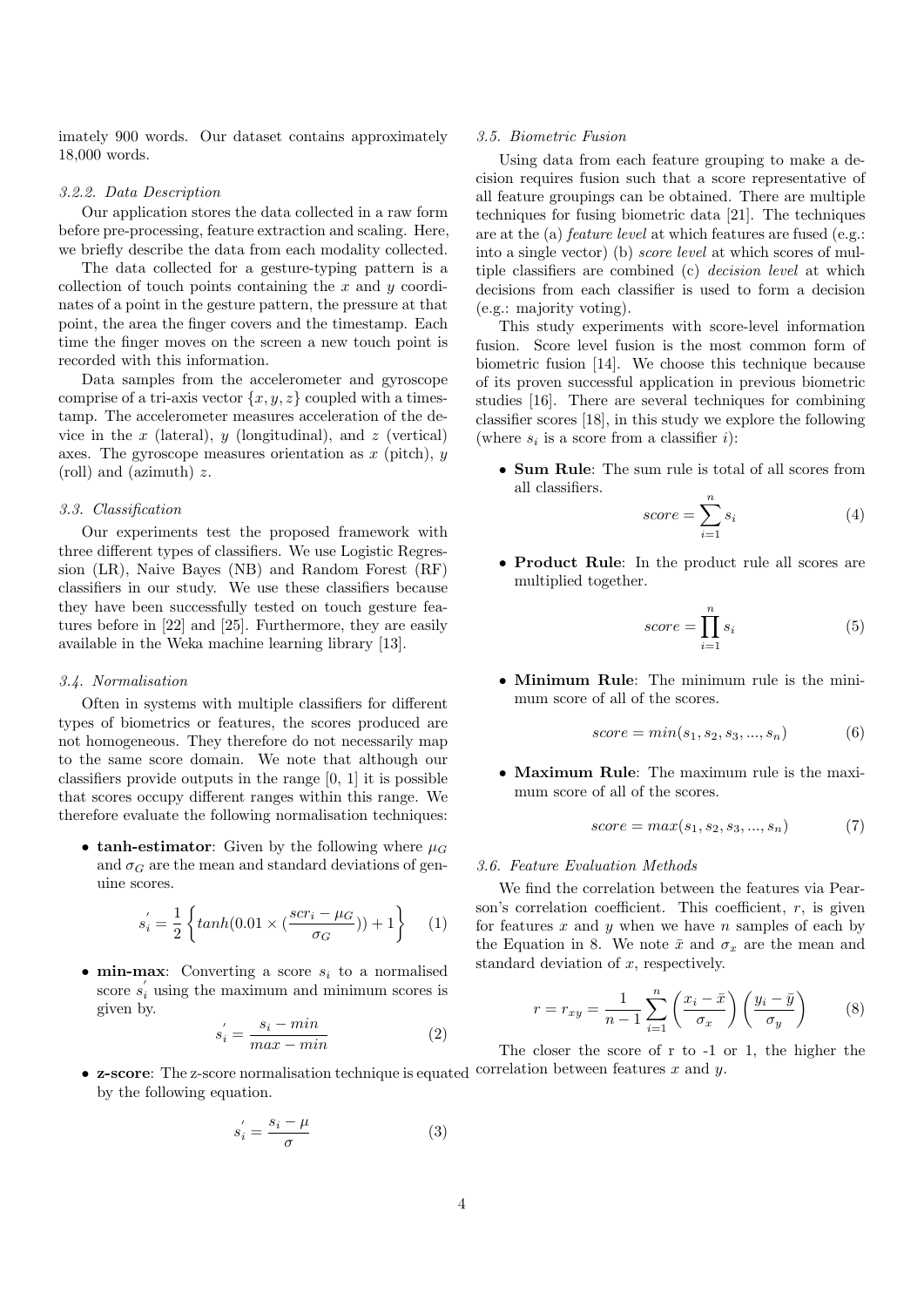# 3.7. Accuracy Metrics

- We assess our system by using the following metrics:
- False Acceptance Rate (FAR): This is the rate that an impostor is wrongly classified as the genuine user.
- False Rejection Rate (FRR): This is the rate that the genuine user is wrongly classified as an impostor.
- Equal Error Rate (EER): This is the rate at which FAR and FRR are equal to each other. FAR and FRR sets are usually obtained as an acceptance threshold is adjusted. FAR and FRR pairs are correlated such that if one increases the other decreases. In our experiments EER=(FAR+FRR)/2 for the FAR and FRR with the smallest difference.
- Receiver Operating Characteristic (ROC): This plots a curve that is used to assess the performance of a binary classifier system. ROC uses the axis of true positive rate and false positive rate for different acceptance thresholds.

#### 4. Feature Description

In this section we describe the process and reasoning we undertake to produce novel and distinguishing features from raw data collected from mobile devices.

We consider our feature set based on their compatibility with the requirements outlined for effective biometric features in [17]. Most importantly, our features are designed to be (a) universal: must obtainable from all individuals (b) *distinctive*: must be able to separate individuals based on the feature (c) permanence: the feature must be sufficiently invariant (d) collective: must be able to measure the feature in a quantitative manner. Our features are also designed for the practicality requirements so therefore our features must also have the properties of (e) performance: must be able to be collected efficiently whilst maintaining accuracy (f) *acceptability*: the volunteers are comfortable with the data being collected (g) circumvention: must be difficult to forge.

# 4.1. Touch-based Features

In our dataset we observe that the word-gesture patterns performed have little similarity between them (e.g.: the words "hello", "is" and "ask" as can be seen as gestures Figure 1). Furthermore, the tolerance of gesture typing keyboards is strong enough such that a word can be accurately predicted despite many different ways in which the pattern forming the word is performed. Extracting features from gestures representing full words can therefore yield very few features due to the lack of consistency between them. As discussed in Section 3.1, we propose different feature groupings extracted after pre-processing. We note that gestures of length  $\leq 8$  are frequently found to be non-word interactions and are therefore omitted.

Table 2: Features extracted when a pause is detected in a gesture.

| <b>ID</b>      | Description                           |
|----------------|---------------------------------------|
| $\mathbf{1}$   | Time Paused                           |
| $\overline{2}$ | Pressure At Pause                     |
| 3              | Area At Pause                         |
| $\overline{4}$ | Relative Paused Time                  |
| 5              | Time Difference 3 Points Before Pause |
| 6              | Time Difference 3 Points After Pause  |
| $\overline{7}$ | <b>Relative Pressure During Pause</b> |
| 8              | Relative Area During Pause            |
| 9              | Pressure 3 Points Before Pause        |
| 10             | Pressure 3 Points After Pause         |
| 11             | Area 3 Points Before Pause            |
| 12             | Area 3 Points After Pause             |

#### 4.1.1. Pause Features

Most words input via gesture-typing, especially longer words, have pauses in. We attribute this to two reasons (1) the user may pause when they have reached the letter they desire (where there is not always also a redirection, e.g.: at "s" in "ask" in Figure 1) and (2) the user may pause at points where they are considering or identifying the location of the next letter in the word.

For these features we iterate over touch-points in the word gesture to compute the time difference between each touch-point. From point  $p_1$  to  $p_n$  in a gesture made up of points  $\{p_0, p_1, p_2, ..., p_n\}$  we compute the time difference between  $p_m$  and  $p_{m-1}$  as  $p_{m-1_{time}} - p_{m_{time}}$ . Time differences between the points are stored in a vector that will have a length of  $n-1$ .

We iterate over the time differences and identify pauses as values greater than a heuristically defined limit. This heuristic computation is based on whether the pause  $p$  $(\omega \times \sigma) + \mu$ , where  $\sigma$  is the standard deviation of the pause times,  $\mu$  is the mean of the pause times and  $\omega$  is a multiplier of 0.5. The value of 0.5 for  $\omega$  is chosen because it results in pause features that yield the best accuracy when sensitivity parameters of 0.5, 1.0, 1.5 and 2.0 are tested.

Points of pause in the whole gesture are used to divide it into sub-gestures for feature extraction. Here, however, we describe the pause-based features that we extract from the points of pause occurrence. We propose 12 pause features in Table 2. We note a relative feature is the feature at the point of interest divided by the average of all other features of that type. Such novel features capture nuances of gesture typing.

# 4.1.2. Redirection Features

Most word-gestures involve a change in direction at the point where a user reaches a letter and moves their finger toward a new letter. Figure 1 shows this for the word "hello"; as the finger moves between some letters the direction of the line changes. Occasionally, we find that a redirect occurs within a seemingly straight line due to finger instability.

We compute points of redirection by iterating over the x and y points of the gesture. For a gesture of  $l$  touch points we consider vectors of three sequential points given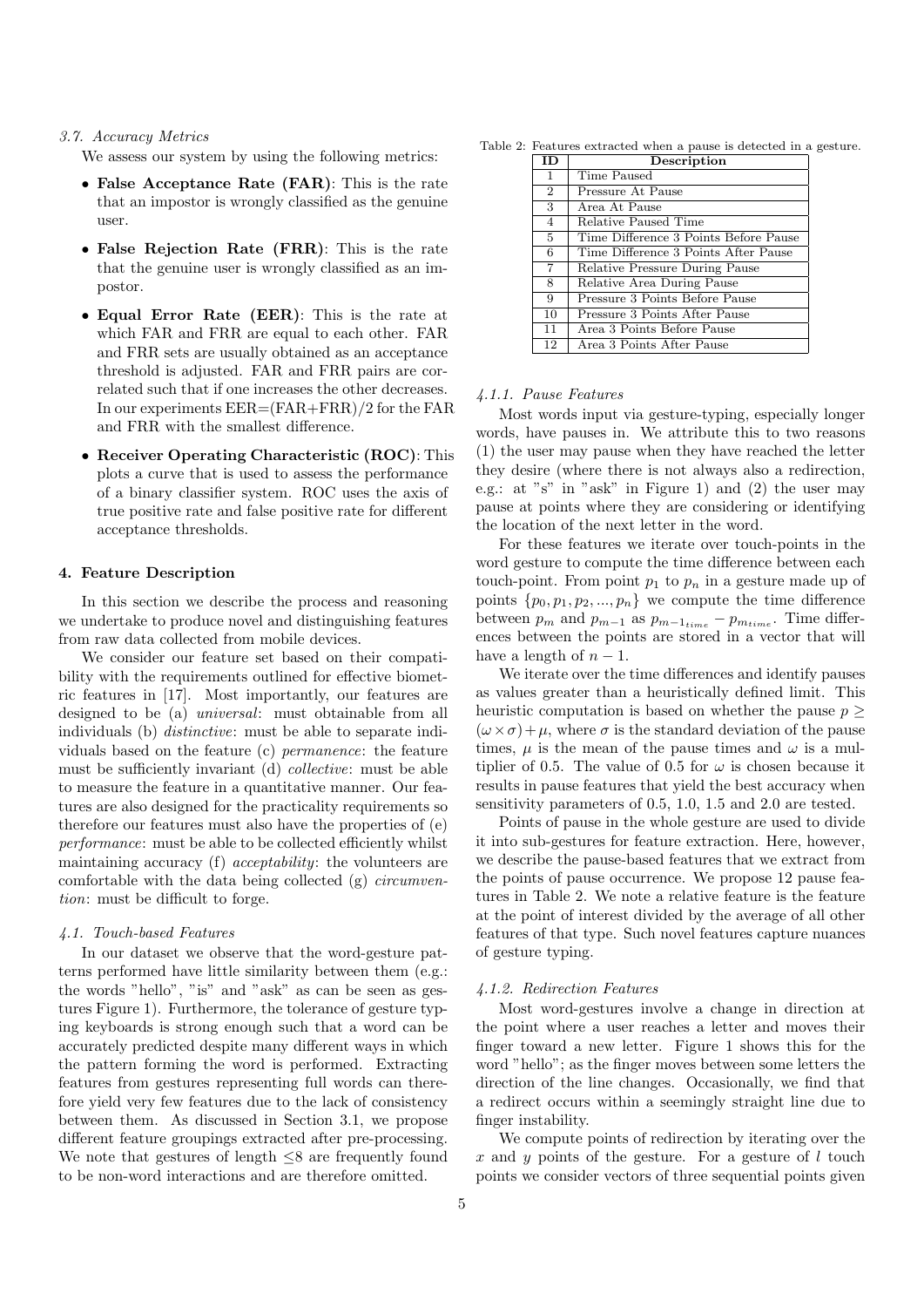Table 3: The features extracted from an identified redirection point.

| ID             | Description                       |
|----------------|-----------------------------------|
| $\overline{1}$ | Area At Point of Redirect         |
| $\overline{2}$ | Pressure At Point of Redirect     |
| 3              | Sharpness Of Redirect             |
| $\overline{4}$ | Pressure 3 Points Before Redirect |
| 5              | Pressure 3 Points After Redirect  |
| 6              | Area 3 Points Before Redirect     |
| $\overline{7}$ | Area 3 Points After Redirect      |
| 8              | Relative Pressure at Redirect     |
| 9              | Relative Area at Redirect         |
| 10             | Time Finger At Redirect           |
| 11             | Relative Time Finger At Redirect  |

by  $(x_{n+0}, y_{n+0}), (x_{n+1}, y_{n+1})$  and  $(x_{n+2}, y_{n+2})$  where  $n \geq$ 0 and  $n \leq (l-2)$ . This vector represents two lines within the full gesture. We compute the arctangent angle for each line. We compute the absolute difference between the two angles to provide a value between 0 and  $2\pi$ .

The computed angles form a vector of length  $l-2$  that can be used to heuristically detect significant direction deviation. A redirect is present when angle  $\theta \geq (\omega \times \sigma) + \mu$ , where  $\sigma$  is the standard deviation of the pause times,  $\mu$  is the mean of the pause times and  $\omega$  is a multiplier of 0.5. As with pauses features, the value of 0.5 for  $\omega$  is chosen because it results in redirection features that yield the best accuracy when sensitivity parameters of 0.5, 1.0, 1.5 and 2.0 are tested.

The points of redirection are one of the metrics used to produce sub-gestures. We also extract features specifically from the redirection point because we hypothesise that redirection behaviour is unique to individuals. Redirection features are shown in Table 3.

#### 4.1.3. Whole Word-gesture Features

These features are generic and extracted from the whole word-gesture. The features require no pre-processing and are not split into sub-gestures. Such features are particularly useful in classifying shorter words with no redirection or pause, e.g.: the word "is" in Figure 1 is a simple straight line. We display the gesture features we propose in Table 4.

The features selected are generic enough to be agnostic to the number of redirections and pauses. This allows us to use features identified in some of the previous literature that were constructed for simpler scrolling touch gestures.

#### 4.1.4. Sub-gesture Features

Sub-gestures are computed by first dividing the whole word gesture based on points of redirection. These subgestures are then each further divided based on points of pause. This provides us with all sub-gestures such that we can then extract sub-gesture features. The features we extract from each sub-gesture are shown in Table 5.

#### 4.2. Sensor Features

In addition to our features obtained from the touchscreen of a mobile device, we also collect features from

Table 4: Features extracted from whole-word gestures.

| ΙD             | Description                              |  |  |  |  |
|----------------|------------------------------------------|--|--|--|--|
| 1              | <b>Start Pressure</b>                    |  |  |  |  |
| $\overline{2}$ | End Pressure                             |  |  |  |  |
| 3              | Max. Pressure First 3 Points             |  |  |  |  |
| $\overline{4}$ | Min. Pressure First 3 Points             |  |  |  |  |
| 5              | Mean. Pressure First 3 Points            |  |  |  |  |
| 6              | Start Area                               |  |  |  |  |
| 7              | End Area                                 |  |  |  |  |
| 8              | Max. Area First 3 Points                 |  |  |  |  |
| 9              | Min. Area First 3 Points                 |  |  |  |  |
| 10             | Mean Area First 3 Points                 |  |  |  |  |
| 11             | Mean Area                                |  |  |  |  |
| 12             | Mean Pressure                            |  |  |  |  |
| 13             | Mean Velocity                            |  |  |  |  |
| 14             | Standard Deviation Area                  |  |  |  |  |
| 15             | <b>Standard Deviation Pressure</b>       |  |  |  |  |
| 16             | <b>Standard Deviation Velocity</b>       |  |  |  |  |
| 17             | Time Between This and Prev. Word-gesture |  |  |  |  |
| 18             | Fluidity (Frequency of Pauses)           |  |  |  |  |
| 19             | Acceleration At 5th From First Point     |  |  |  |  |
| 20             | Acceleration At 5th From Last Point      |  |  |  |  |

Table 5: Features extracted from sub-gestures.

| $\overline{\text{ID}}$    | Description                                |  |  |
|---------------------------|--------------------------------------------|--|--|
| $\mathbf{1}$              | Mean Velocity During                       |  |  |
| $\overline{2}$            | Min. Velocity During                       |  |  |
| $\overline{\overline{3}}$ | Max. Velocity During                       |  |  |
| $\overline{4}$            | <b>Standard Deviation of Velocity</b>      |  |  |
| $\overline{5}$            | Velocity at 50% of Gesture                 |  |  |
| $\overline{6}$            | Velocity at 25% of Gesture                 |  |  |
| $\overline{7}$            | Velocity at 75% of Gesture                 |  |  |
| 8                         | Mean Pressure                              |  |  |
| 9                         | Min. Pressure                              |  |  |
| 10                        | Max. Pressure                              |  |  |
| 11                        | Standard Deviation of Pressure             |  |  |
| 12                        | Pressure at 50% of Gesture                 |  |  |
| $\overline{13}$           | Pressure at 25% of Gesture                 |  |  |
| 14                        | Pressure at 75% of Gesture                 |  |  |
| $\overline{15}$           | Mean Area                                  |  |  |
| $\overline{16}$           | Min. Area.                                 |  |  |
| 17                        | Max. Area                                  |  |  |
| 18                        | Standard Deviation of Area                 |  |  |
| 19                        | Area at 50% of Gesture                     |  |  |
| 20                        | Area at 25% of Gesture                     |  |  |
| 21                        | Area at 75% of Gesture                     |  |  |
| $\overline{22}$           | Min. Acceleration                          |  |  |
| 23                        | Max. Acceleration                          |  |  |
| 24                        | Acceleration at 50% of Gesture             |  |  |
| $\overline{25}$           | Acceleration at 25% of Gesture             |  |  |
| 26                        | Acceleration at 75% of Gesture             |  |  |
| 27                        | Max. Deviation from Start to End Line      |  |  |
| 28                        | Max. Angle in Gesture                      |  |  |
| 29                        | Min. Angle in Gesture                      |  |  |
| 30                        | Mean Angle in Gesture                      |  |  |
| $\overline{31}$           | <b>Standard Deviation Angle in Gesture</b> |  |  |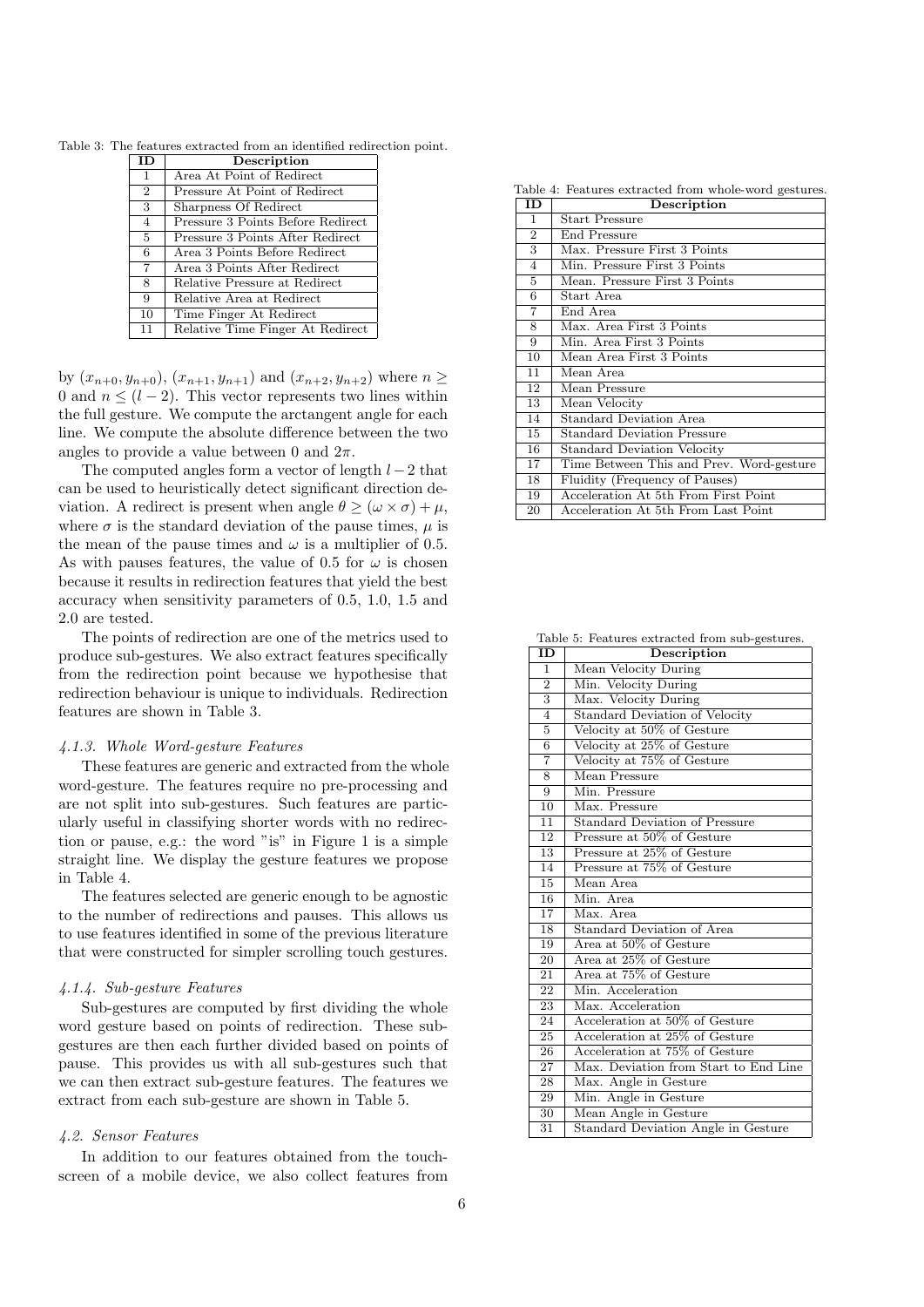Table 6: Features obtained from each dimension of a sensor (shown for X).

| ID             | Description                             |
|----------------|-----------------------------------------|
| $\mathbf{1}$   | Mean X During                           |
| $\overline{2}$ | Standard Deviation X During             |
| 3              | Standard Deviation X 100ms Before       |
| $\overline{4}$ | Standard Deviation X 100ms After        |
| 5              | Difference Mean X Before & Mean X After |
| 6              | Max. X During                           |
| 7              | Min. X During                           |
| 8              | Max. X During Relative To Mean X Before |
| 9              | Min. X During Relative To Mean X Before |
| 10             | Max. X During Relative To Mean X After  |
| 11             | Min. X During Relative To Mean X After  |
| 12             | Mean X 100ms Before                     |
| 13             | Mean X 100ms After                      |

sensor data. Sensor features have been shown to enhance touch gesture features [15]. The authors in [24] explored the use of sensor data for keystroke and tap authentication. We apply their proven hypothesis to form our movement sensor feature set for gesture typing.

For each sensor we produce a new feature grouping. Each feature grouping here, however, contains the same features. Furthermore each feature is contained within a feature grouping 4 times representing the  $x, y, z$  and m (computed magnitude, given by  $\sqrt{x^2 + y^2 + z^2}$ ) dimensions. We extract features from sensor readings before, during and after the gesture typing interaction. We use 100ms of readings before and after the gesture. We show the sensor features in Table 6.

# 4.3. Feature Analysis

We find that each feature holds the distinctive property when alone used in a Random Forest classifier. When trained on one feature alone for each user, each feature yields an EER < 50% indicating it yields information about the user.

The results of Pearson's correlation coefficient convey little correlation between features. We find 79.46% of correlation results are between -0.5 and 0.5 and 94.89% of correlation results lie between -0.75 and 0.75. These results indicate that most features are not strongly correlated.

# 5. Experimental Results and Discussion

In this section we perform experiments on our continuous gesture-typing authentication scheme under different conditions. Features that form our samples are extracted following the techniques in Section 4.

# 5.1. General Accuracy

We first compute the EERs of each feature grouping exclusively. We perform this experiment with each of the three classifiers discussed in Section 3.3 such that we may identify the most appropriate classifier. For each user, the training set consists of 2 sessions from each activity and

Table 7: EERs for different features groupings and classifiers. LR, NB and RF are Logistic Regression, Naive Bayes and Random Forest, respectively.

|               | Classifier |        |           |  |
|---------------|------------|--------|-----------|--|
| Feature       | LR.        | NΒ     | <b>RF</b> |  |
| Grouping      | (EER%)     | (EER%) | (ERR%)    |  |
| Redirect      | 33.93      | 32.75  | 22.56     |  |
| Pause         | 31.96      | 32.36  | 19.03     |  |
| Sub-gesture   | 29.56      | 37.08  | 20.04     |  |
| Whole-gesture | 23.06      | 31.14  | 15.08     |  |
| Accelerometer | 19.03      | 42.92  | 12.46     |  |
| Gyroscope     | 21.13      | 43.55  | 16.09     |  |

Table 8: The EERs when normalisation and fusion techniques are tested.

|                | <b>Fusion Technique</b> |         |        |        |  |
|----------------|-------------------------|---------|--------|--------|--|
| Normalisation  | Sum                     | Product | Max    | Min    |  |
|                | (EER%)                  | (EER%)  | (EER%) | (EER%) |  |
| $min-max$      | 3.58                    | 21.42   | 8.58   | 8.03   |  |
| z-score        | 3.60                    | 40.97   | 9.37   | 18.42  |  |
| tanh-estimator | 5.43                    | 5.45    | 10.74  | 11.15  |  |
| $\rm None$     | 3.58                    | 21.42   | 8.58   | 8.03   |  |

the remaining 1 session from each activity forms the test set. This gives 600 training samples and 300 test samples per user. For each user, classifiers are trained positively on the genuine training set and negateively on the impostor training sets. We use 3-fold cross-validation to verify our results. We record all scores to compute the FAR and FRR at any threshold. This is used to compute EERs for each feature grouping. We show these EERs from different classifiers in Table 7. We find the Random Forest classifier performs best in all cases.

Next, we perform an experiment to identify the best combination for score normalisation and fusion for gesture typing features. We repeat the previous experiment but add the additional step of normalising and then fusing the scores produced from classifiers. We note that this experiment uses the Random Forest classifier due to its superior performance in the previous experiment. We use the normalisation techniques discussed in Section 3.4 and the fusion techniques discussed in Section 3.5. We show the EERs for this experiment in Table 8. Sum score yields the lowest EERs of all fusion methods. The lowest EERs for normalisation are obtained via the min-max method, though is comparable to no when normalisation is used. This appears to be due to the scores occupying almost the full range of [0-1], resulting in normalisation having little effect. We continue to use min-max normalisation in case a range does differ.

## 5.2. Activity Comparison

In this experiment we test our scheme when evaluated on data from different activities. We recall the activities in our dataset are sitting, standing and walking. We train our scheme as we did in the previous experiment. This time, however, for each user, the scheme uses only 2 sessions from a specific single activity for training and 1 session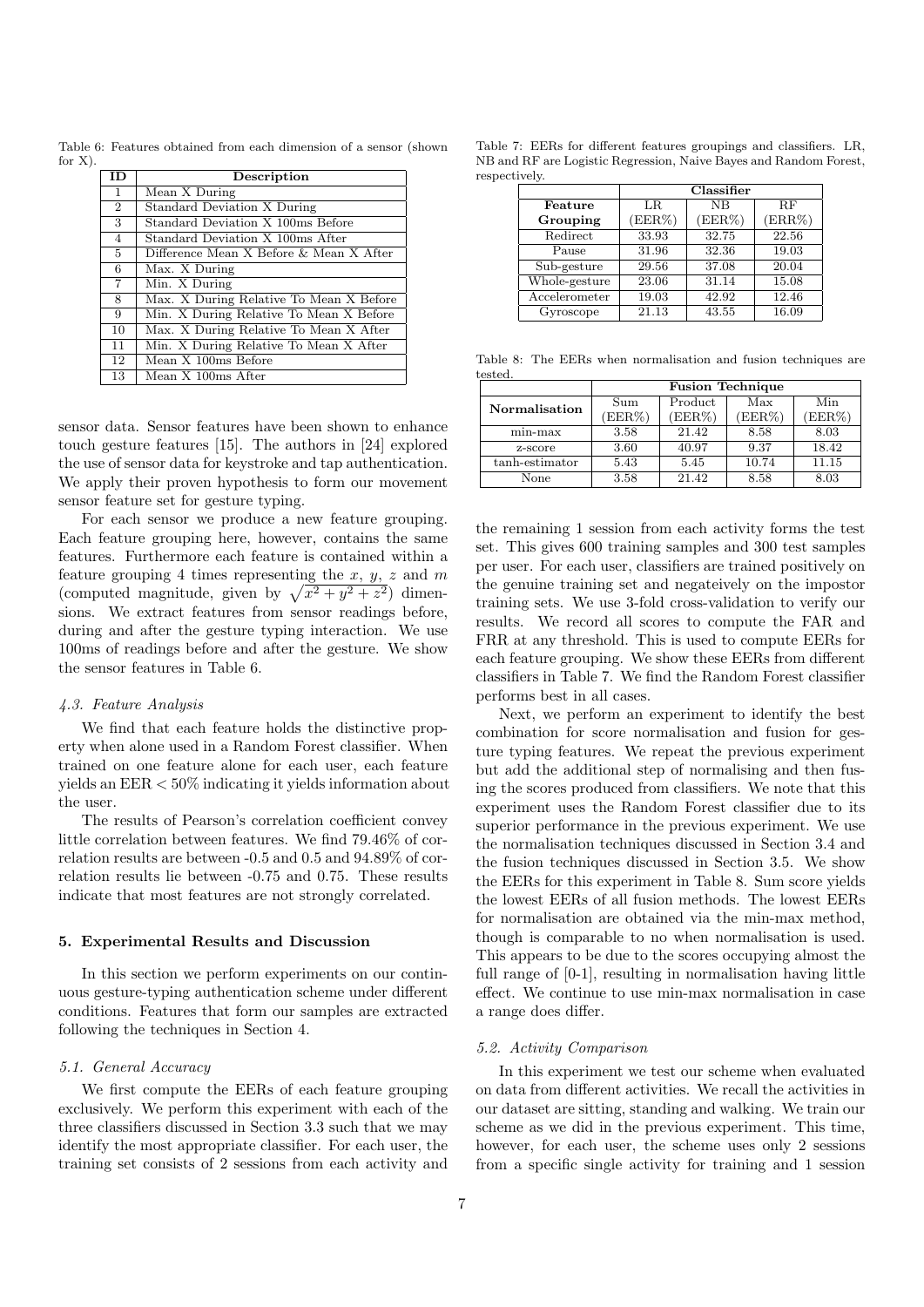| Table 9: The EERs are show for tests with different feature groupings |  |
|-----------------------------------------------------------------------|--|
| whilst the activity the system is trained and tested on is varied.    |  |

|               | Activity |          |         |        |  |
|---------------|----------|----------|---------|--------|--|
| Feature       | Sitting  | Standing | Walking | All    |  |
| Grouping      | (EER%)   | (EER%)   | (EER%)  | (EER%) |  |
| Redirect      | 23.76    | 22.33    | 22.13   | 24.56  |  |
| Pause         | 22.06    | 20.61    | 19.96   | 22.16  |  |
| Sub-gesture   | 21.27    | 20.37    | 18.36   | 21.71  |  |
| Whole-gesture | 15.88    | 15.24    | 14.58   | 16.85  |  |
| Accelerometer | 12.67    | 8.47     | 11.86   | 14.77  |  |
| Gyroscope     | 13.58    | 13.44    | 17.67   | 18.18  |  |

Table 10: Cross comparison results when samples from different activities are used for training and testing. We note that  $a \to b$  implies that the scheme was trained on session  $a$  and tested on session  $b$ .

| <b>Activity Session</b>                                 | EER(%) |
|---------------------------------------------------------|--------|
| $All \rightarrow All$                                   | 4.76   |
| $Stiting \rightarrow Stting$                            | 3.32   |
| Standing $\rightarrow$ Standing                         | 3.91   |
| Walking $\rightarrow$ Walking                           | 4.08   |
| Sitting $\rightarrow$ Standing                          | 12.15  |
| $Stiting \rightarrow Walking$                           | 17.24  |
| $\overline{\text{Standing}} \rightarrow \text{Stiting}$ | 12.18  |
| Standing $\rightarrow$ Walking                          | 33.15  |
| Walking $\rightarrow$ Sitting                           | 18.29  |
| Walking $\rightarrow$ Standing                          | 12.65  |

from a specific activity for testing. For each experiment, this gives 200 training samples and 100 testing samples per user. Such that we can compare activity specific results with mixed activity results, we create mixed activity training and testing sets for users with an equal amount of samples evenly selected across all activities. In these experiments we use 3-fold cross-validation to verify our results. We use Random Forest classifiers and min-max normalisation with sum score fusion for combining scores.

We show the effects of features from different activities on different feature groupings in Table 9. We see that lower EERs are obtained when the training and testing sets are of the same activity rather than when trained on the mixed activity set. In Table 10 we show cross-comparison results of different activities tested on all feature groupings. Again, we see the best EERs occur when the training and testing sets are of the same activity. The worst results occur when training and testing sets are taken from different activities. The EERs are especially high for comparisons involving the walking activity, indicating gesturetyping behaviours during walking are significantly different to sitting and standing.

#### 5.3. Comparison with State-of-the-Art Features

In this experiment we compare our proposed features with features from other state-of-the-art studies. We first compare our features with [11], in which the authors propose 30 features for touch-screen gestures. The features have since been used in many other touch-gesture authentication studies. We also compare our features to those used in [5], where a total of 10 features were derived from [11]



Figure 2: The ROC curve and resulting EERs for our proposed features compared to studies that produce their own touch-gesture feature sets.

for sub-gesture releavent features. The proposed feature descriptions can be found in their respective studies.

In this experiment we use the features presented in both studies and compare them to our proposed features. We use our scheme in Section 5.1 (such that all activities are used in training and testing) with Random Forest classifiers and min-max normalisation with sum-score fusion for combining scores. We extract the two sets of comparison touch-gesture features from identified word subgestures (as is done in [5]) such that the features can operate on straight sections of the gesture (as the features were designed for). We train and test the system on these features. Subgesture scores from each word are averaged to produce a final score. We then extract our own feature groupings and perform the same experiment. On our features, we perform tests with and without movement sensor features because the comparison studies did not include such features.

We show the results of this experiment as an ROC curve in Figure 2. We find our proposed features yield better results (both with and without movement sensor inclusion) when compared to the comparison features. We conclude that this is due to our features being custom designed for the nuances of gesture-typing. Furthermore, whilst we use more features than the comparison studies, our feature extraction process is not time intensive. We install the comparison experiment on a Nexus 4 device. We show average times taken to extract feature sets in Table 11. These results indicate that the extraction of our features is practical for continuous and efficient authentication.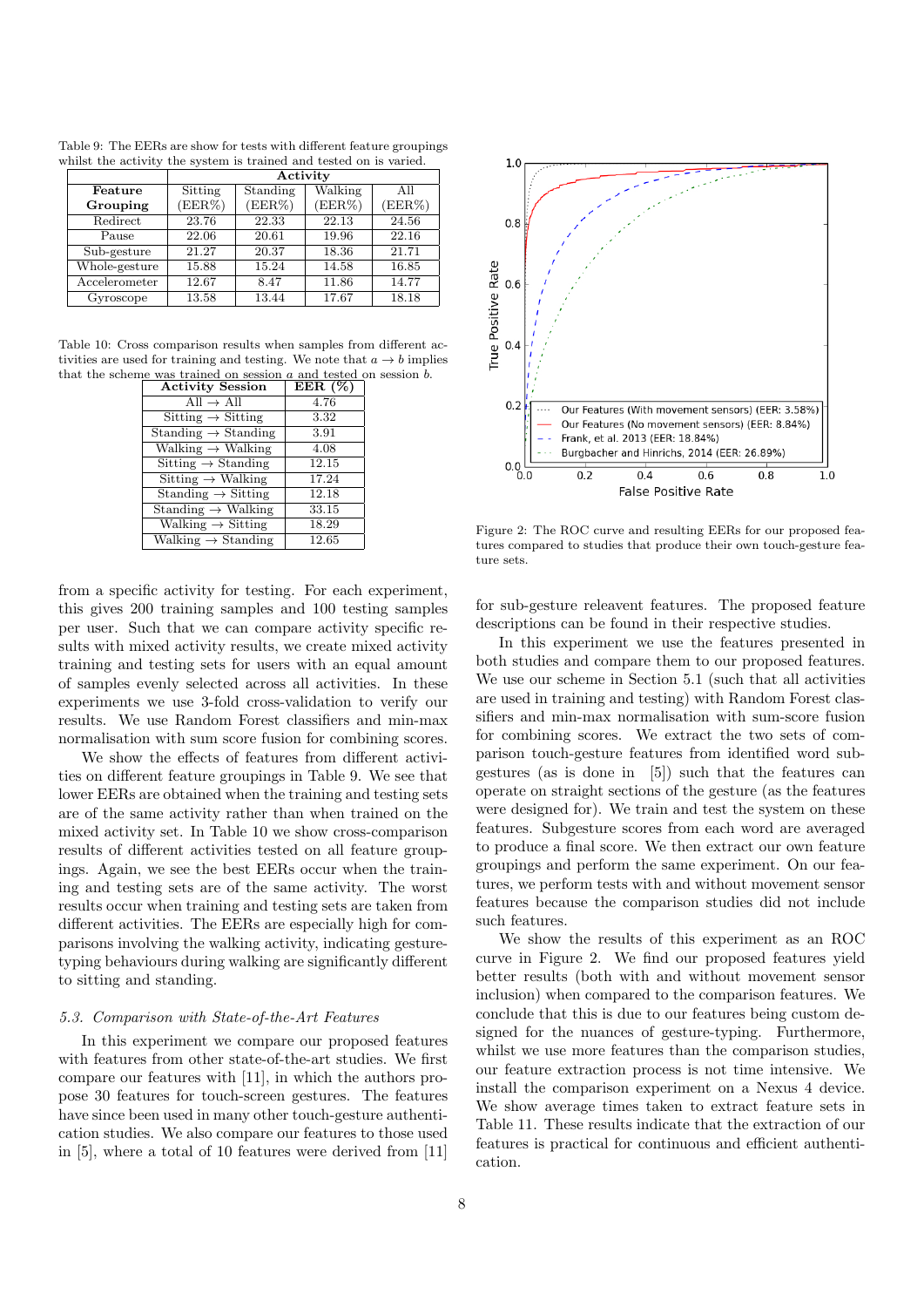Table 11: Average times (in milliseconds) to extract features from our scheme (with and without sensor data) and comparison schemes.

| Our Feats.     | Our Feats.   | Burgbacher &   | Frank, et al. |
|----------------|--------------|----------------|---------------|
| (with sensors) | (no sensors) | Hinrichs, 2014 | 2013          |
| Time (ms)      | Time (ms)    | Time (ms)      | Time (ms)     |
| 3.13           | $1.90\,$     | 1.40           | 1.41          |



Figure 3: The graph represents the EERs when multiple wordgestures are combined with averaging and majority voting approaches.

# 5.4. Using Multiple Word-Gestures

In many continuous authentication systems the results of multiple authentication results are used to form a final decision because it is less volatile than a single result. We experiment with authenticating multiple word gestures because it is likely a user would input multiple words at a time (e.g.: when writing messages or emails).

We use the scheme in Section 5.1 with Random Forest classifiers and min-max normalisation with sum-score fusion for combining scores. We test multiple techniques for authenticating multiple word gestures. We first experiments with a simple average over multiple word-gesture scores which is compared to the threshold. Secondly, we experiment with using majority voting where the user is accepted if the majority of the scores surpass the threshold.

Figure 3 shows the EERs for both techniques using multiple words. We find that averaging the scores performs better than majority voting. Both techniques generally decrease the EER as the number of words increase. The lowest EERs from averaging and majority voting were 0.21% and 0.35%, respectively. We conclude that increasing the number of words in the authentication decision increases robustness at little additional cost; attackers would only be able to input several words before detected.

# 6. Conclusion

We presented a word-agnostic gesture-typing feature set and continuous authentication scheme. We describe

our dataset and the creation process for our features and scheme. We showed our features yield results better than state-of-the-art features and the effect of training the scheme on data we collected during three different activities. We describe and discuss the superiority of our scheme over state-of-the-art approaches to touch-gesture and keyboardbased continuous authentication schemes.

In future work will improve our fusion techniques by weighting the contributions of different feature groupings. Secondly, we will build an activity recognition system such that gesture-typing samples can be classified by a classifier trained on the same activity, since we found this to be the most effective approach. Lastly, we will implement an anomaly detection scheme such that we may use fewer data samples in training by using only genuine user data.

# Acknowledgment

This research work is carried out as part of a research studentship funded by British Telecommunications, UK.

# References

- [1] Alpar, O., Krejcar, O., 2015. Biometric swiping on touchscreens. In: Saeed, K., Homenda, W. (Eds.), Computer Information Systems and Industrial Management. Springer International Publishing, Cham, pp. 193–203.
- [2] Antal, M., Szab, L. Z., 2016. Biometric authentication based on touchscreen swipe patterns. Procedia Technology 22, 862 – 869, 9th International Conference Interdisciplinarity in Engineering, INTER-ENG 2015, 8-9 October 2015, Tirgu Mures, Romania.
- [3] Aviv, A. J., Gibson, K., Mossop, E., Blaze, M., Smith, J. M., 2010. Smudge attacks on smartphone touch screens. In: Proceedings of the 4th USENIX Conference on Offensive Technologies. WOOT'10. USENIX Association, Berkeley, CA, USA, pp.  $1 - 7$ .
- [4] Bours, P., 2012. Continuous keystroke dynamics: A different perspective towards biometric evaluation. Information Security Technical Report 17 (1),  $36 - 43$ , human Factors and Biometrics.
- [5] Burgbacher, U., Hinrichs, K., 2014. An implicit author verification system for text messages based on gesture typing biometrics. In: Proceedings of the SIGCHI Conference on Human Factors in Computing Systems. CHI '14. ACM, New York, NY, USA, pp. 2951–2954.
- [6] Cao, K., Jain, A. K., 2016. Hacking mobile phones using 2d printed fingerprints. In: MSU Technical report.
- Clarke, N. L., Furnell, S. M., Jan 2007. Authenticating mobile phone users using keystroke analysis. International Journal of Information Security 6 (1), 1–14.
- [8] Crawford, H., Ahmadzadeh, E., 2017. Authentication on the go: Assessing the effect of movement on mobile device keystroke dynamics. In: Thirteenth Symposium on Usable Privacy and Security (SOUPS 2017). USENIX Association, Santa Clara, CA, pp. 163–173.
- [9] Fathy, M. E., Patel, V. M., Chellappa, R., April 2015. Facebased active authentication on mobile devices. In: 2015 IEEE International Conference on Acoustics, Speech and Signal Processing (ICASSP). pp. 1687–1691.
- [10] Fierrez, J., Pozo, A., Martinez-Diaz, M., Galbally, J., Morales, A., Nov 2018. Benchmarking touchscreen biometrics for mobile authentication. IEEE Transactions on Information Forensics and Security 13 (11), 2720–2733.